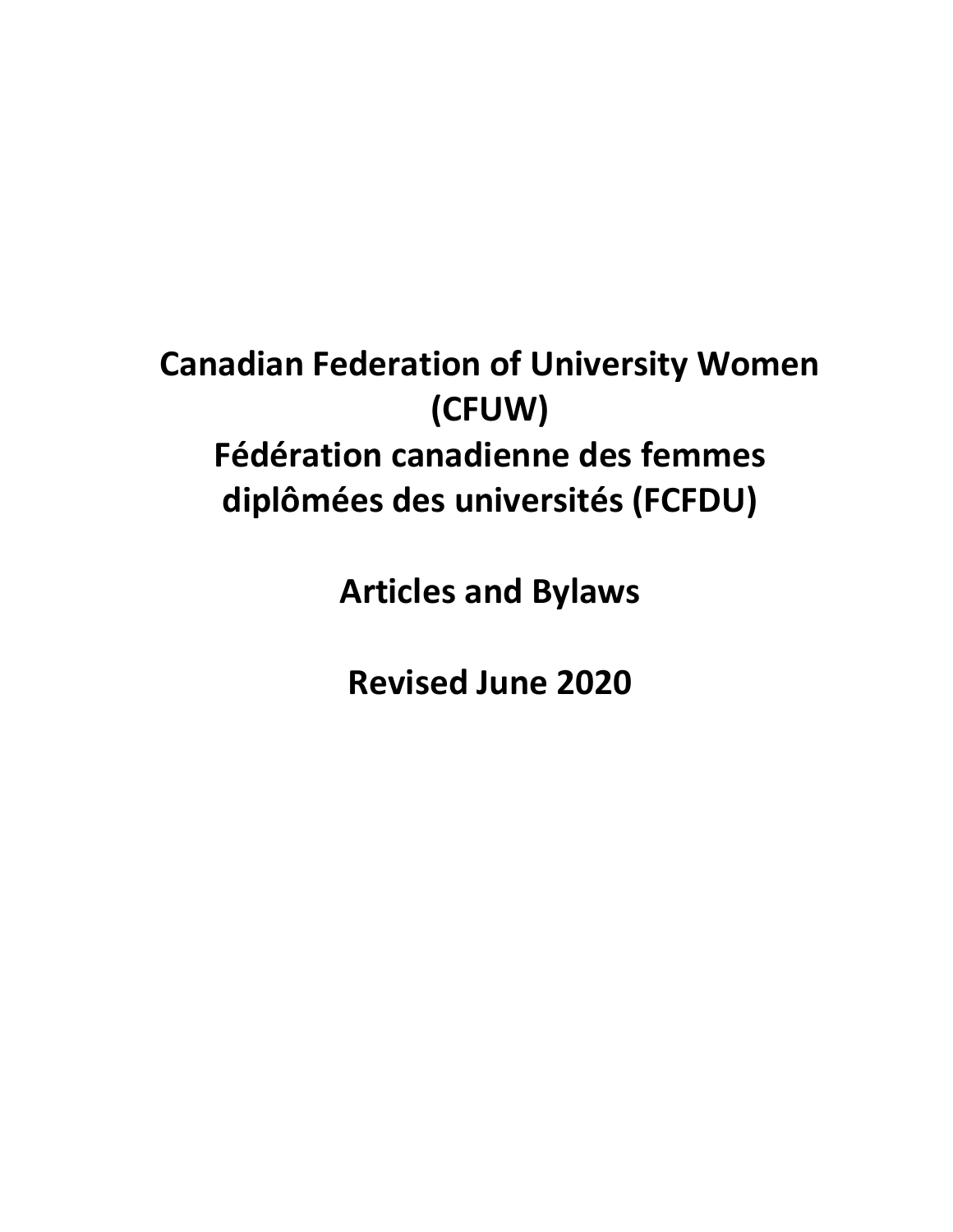# **Table of Contents**

# **Articles**

| 1. Name<br>2. Purposes<br>3. Languages<br>4. Membership in Graduate Women International (GWI)                                                                                                                                                    | 4<br>4<br>4<br>4     |  |
|--------------------------------------------------------------------------------------------------------------------------------------------------------------------------------------------------------------------------------------------------|----------------------|--|
| <b>Bylaws</b>                                                                                                                                                                                                                                    |                      |  |
| A. Statutory Basis<br><b>B.</b> Interpretation<br>Definitions<br>٠<br>Interpretation<br>٠<br><b>Binding Effect</b><br>٠                                                                                                                          | 4<br>4               |  |
| Conflict with the Act or Regulations<br>C. Membership<br><b>Members</b><br>$\bullet$<br>Dues<br>$\bullet$                                                                                                                                        | 6                    |  |
| <b>Club Voting Privileges</b><br>٠<br>Withdrawal from Membership<br>$\bullet$<br>Loss or Suspension of Membership<br>$\bullet$<br><b>D. Board of Directors</b><br>Accountability and Responsibility<br>٠<br>Delegation<br>٠<br>Size<br>$\bullet$ | 8                    |  |
| Eligibility<br>٠<br>Elections<br>٠<br>Vacancies, Removal or Resignation of Board Members<br>٠<br><b>Voting Privileges</b><br>٠<br><b>Standard of Care of Board Members</b><br>$\bullet$<br>Disclosure of Interests<br>$\bullet$                  |                      |  |
| <b>E. Regional Directors</b><br>F. Committees<br><b>G. Executive Director</b><br>H. Board Meetings                                                                                                                                               | 10<br>10<br>11<br>11 |  |
| <b>Regular Meetings</b><br>$\bullet$<br><b>Annual Formation Meeting</b><br>Meetings Held in Camera<br>$\bullet$<br><b>Notice of Meetings</b><br>Quorum<br>$\bullet$                                                                              |                      |  |
| I. Protection of Board Members and Others<br>Limitation of Liability<br>$\bullet$<br>Indemnity<br>$\bullet$                                                                                                                                      | 12                   |  |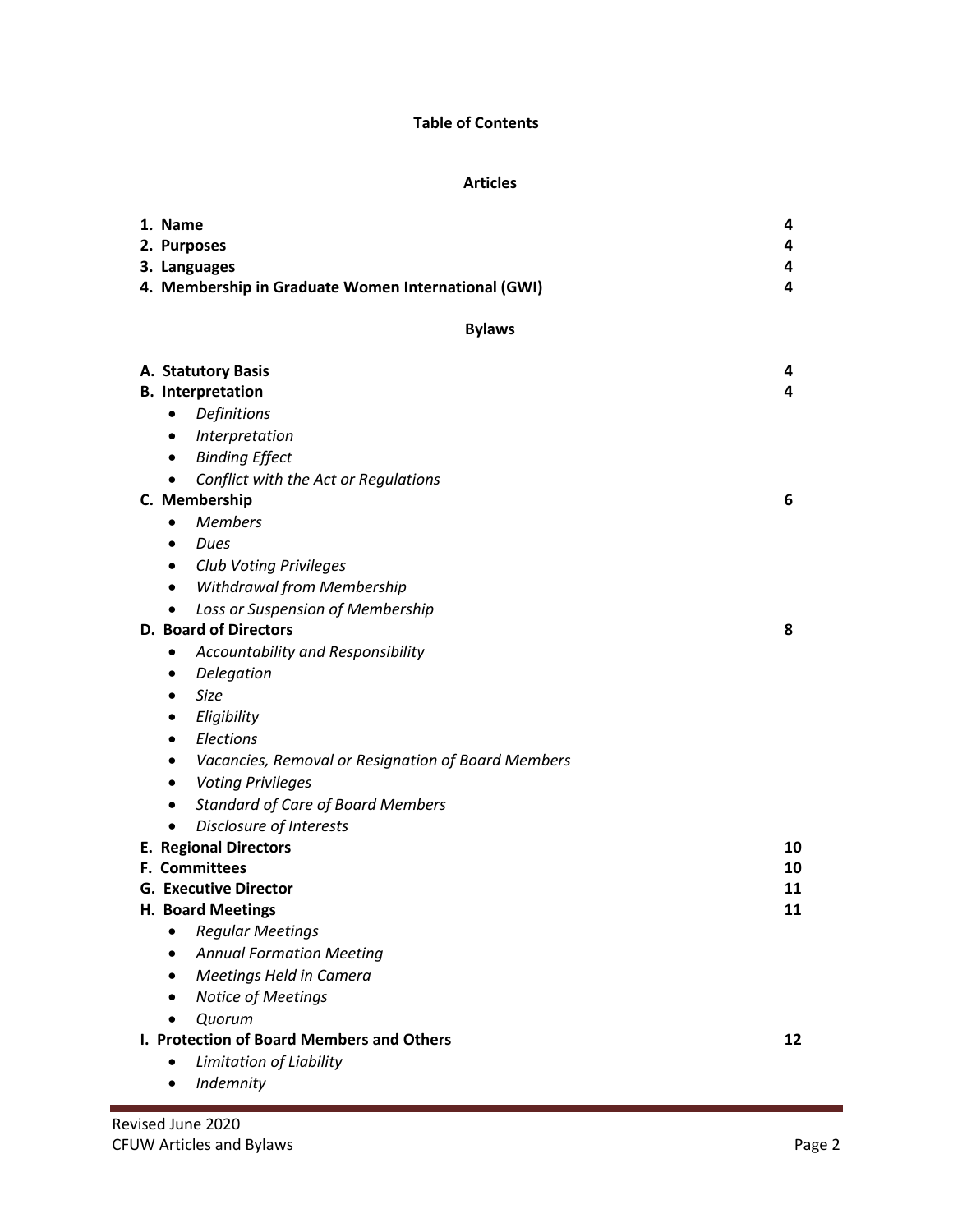| J. Financial Responsibilities                           | 13 |
|---------------------------------------------------------|----|
| K. Financial and Administration                         | 13 |
| <b>National Office</b><br>$\bullet$                     |    |
| <b>Fiscal Year</b><br>$\bullet$                         |    |
| <b>Banking Arrangements.</b><br>$\bullet$               |    |
| <b>Execution of Documents</b><br>$\bullet$              |    |
| <b>Financial Review and Annual Budget</b><br>$\bullet$  |    |
| <b>Parliamentary Authority</b><br>$\bullet$             |    |
| <b>Notices of Meetings</b><br>$\bullet$                 |    |
| L. Amendments, Additions, Repeals and Revisions         | 14 |
| M. Annual and Special General Meetings                  | 15 |
| <b>Annual General Meeting</b><br>٠                      |    |
| <b>Special General Meetings</b><br>$\bullet$            |    |
| Meetings held Entirely by Electronic Means<br>$\bullet$ |    |
| Quorum<br>٠                                             |    |
| Attendance<br>$\bullet$                                 |    |
| Notice of Meeting<br>٠                                  |    |
| Person to Chair the Meeting<br>$\bullet$                |    |
| Voting<br>$\bullet$                                     |    |
| Participation by Individual Club Members                |    |
| N. Provincial and Regional Councils                     | 17 |
| <b>O.</b> Dissolution                                   | 17 |
|                                                         |    |
| <b>Schedules</b>                                        |    |
| Schedule 1 - Definitions of Individual Membership       | 19 |
| <b>Schedule 2 - Summary of Duties of the CFUW Board</b> | 20 |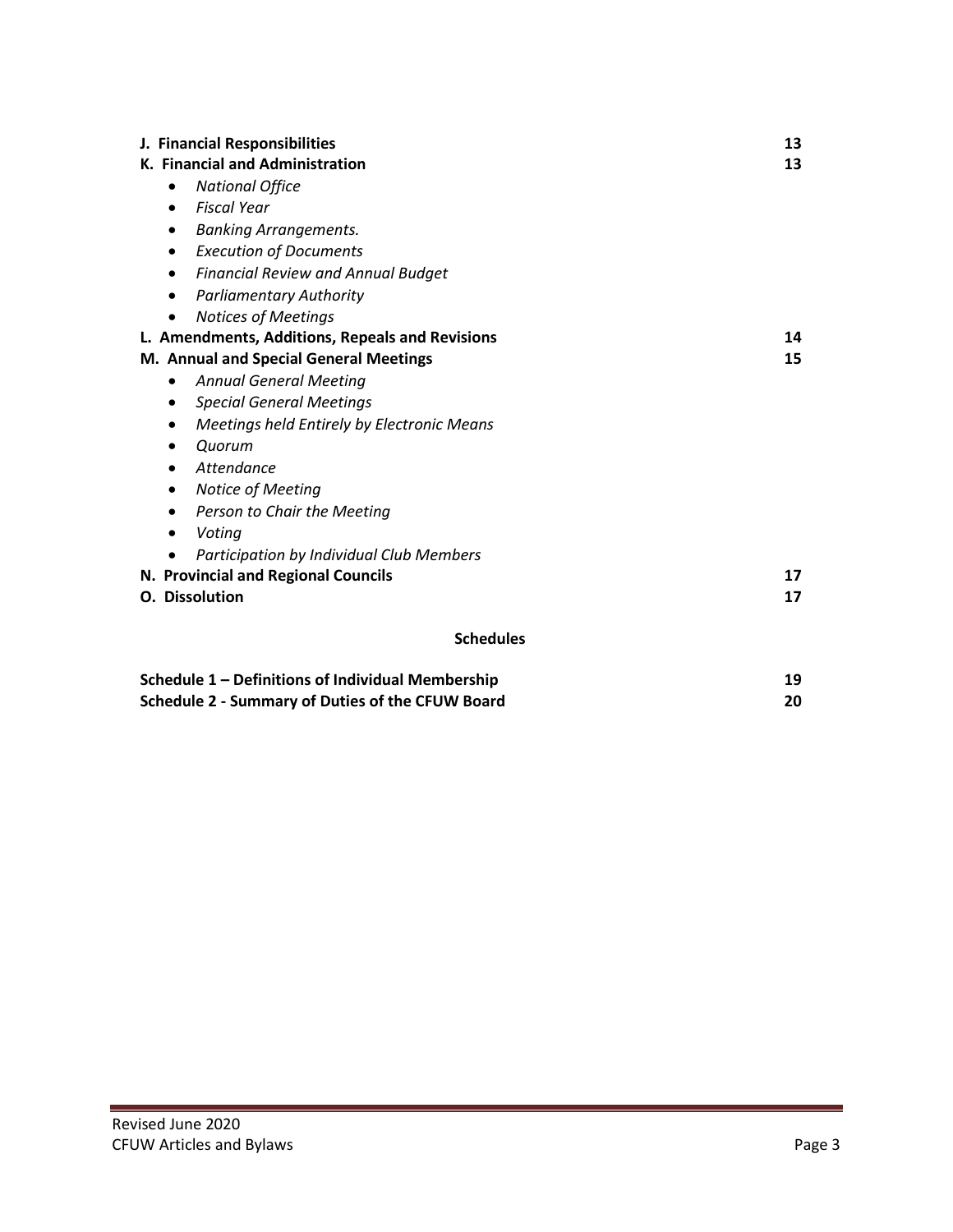# **Canadian Federation of University Women Articles and Bylaws**

## **Articles**

## **Article 1 — Name**

The name of the organization shall be Canadian Federation of University Women, hereinafter referred to as CFUW.

# **Article 2— Purposes**

- 1. Promote high standards of public education in Canada, advanced study and research by women, and a sound concept of lifelong learning.
- 2. Advocate for the advancement of the status of women, human rights and the common good locally, nationally and internationally.
- 3. Promote cooperation, networking, support and understanding among women.
- 4. Encourage and enable women to apply their knowledge and skills in leadership and decision-making in all aspects of the political, social, cultural, educational and scientific fields.

## **Article 3 – Languages**

The two official languages of CFUW shall be English and French.

## **Article 4 - Membership in Graduate Women International (GWI)**

CFUW shall be a member of GWI.

#### **Bylaws**

## **A. Statutory Basis**

1. CFUW, a not-for-profit corporation incorporated under the *Canada Not-for-profit Corporations Act S.C. 2009, c.23*, enacts the following general bylaws governing CFUW, its management and its operations, in accordance with the provisions of the Act and any regulations made thereunder.

## **B. Interpretation**

## *Definitions*

*Act* means the *Canada Not-for-profit Corporations Act S.C. 2009, c.23*, including the regulations made pursuant to the Act, and any statute or regulation that may be substituted, as amended from time to time.

*Articles* mean the original or restated articles of incorporation or articles of amendment, amalgamation, continuance, reorganization, arrangement or revival of CFUW.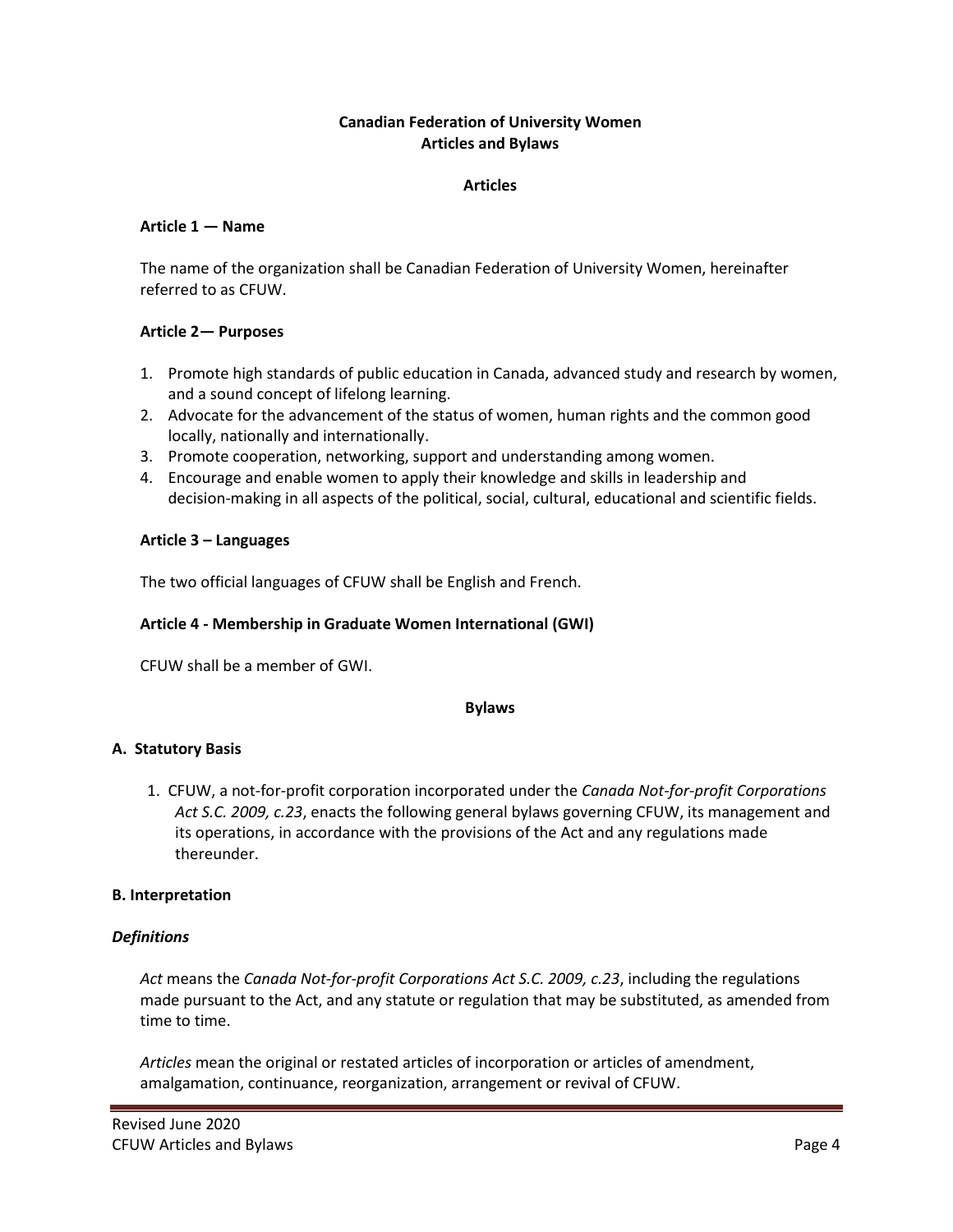*Board* means the board of directors of CFUW.

*Bylaws* mean the rules relating generally to the conduct of the affairs of the organization.

*CFUW* means the Canadian Federation of University Women. When used alone, it refers to the national organization.

*Club* means a member of CFUW.

*Delegate* means the person who is authorized to vote on behalf of a Club.

*Federation* means an association of independent Clubs that share the purposes outlined in the CFUW Articles. Ownership is vested in the member Clubs and is exercised through a Board of Directors that is elected by members.

*Graduate women* means women who have studied at an institution of higher education followed by the award of a degree, diploma or equivalent qualification.

GWI means Graduate Women International.

*In good standing* means having paid any dues and liabilities in full and being in compliance with CFUW's Articles and Bylaws.

*Individual member* means an individual member of a Club.

*Member organization(s)* means Club(s) of the CFUW including the E-Club.

*Ordinary Motion* means a motion passed by a majority of not less than 50% plus 1 of the votes cast on that motion.

*Policy* means any governing principle, plan or course of action, which may establish a specific course of action or intent.

*Schedule* means supplementary details appended to these Articles and Bylaws.

*Special motion* means a motion passed by a majority of not less than two-thirds (2/3) of the votes cast on that motion.

*Standing Committee* means a committee that performs a continuing function.

*Term* means a period that begins at the close of an annual general meeting in which officers are elected and ends at the close of the second annual general meeting after that election. (approximately two (2) years). A member who serves for more than one year of a term shall be deemed to have served one term.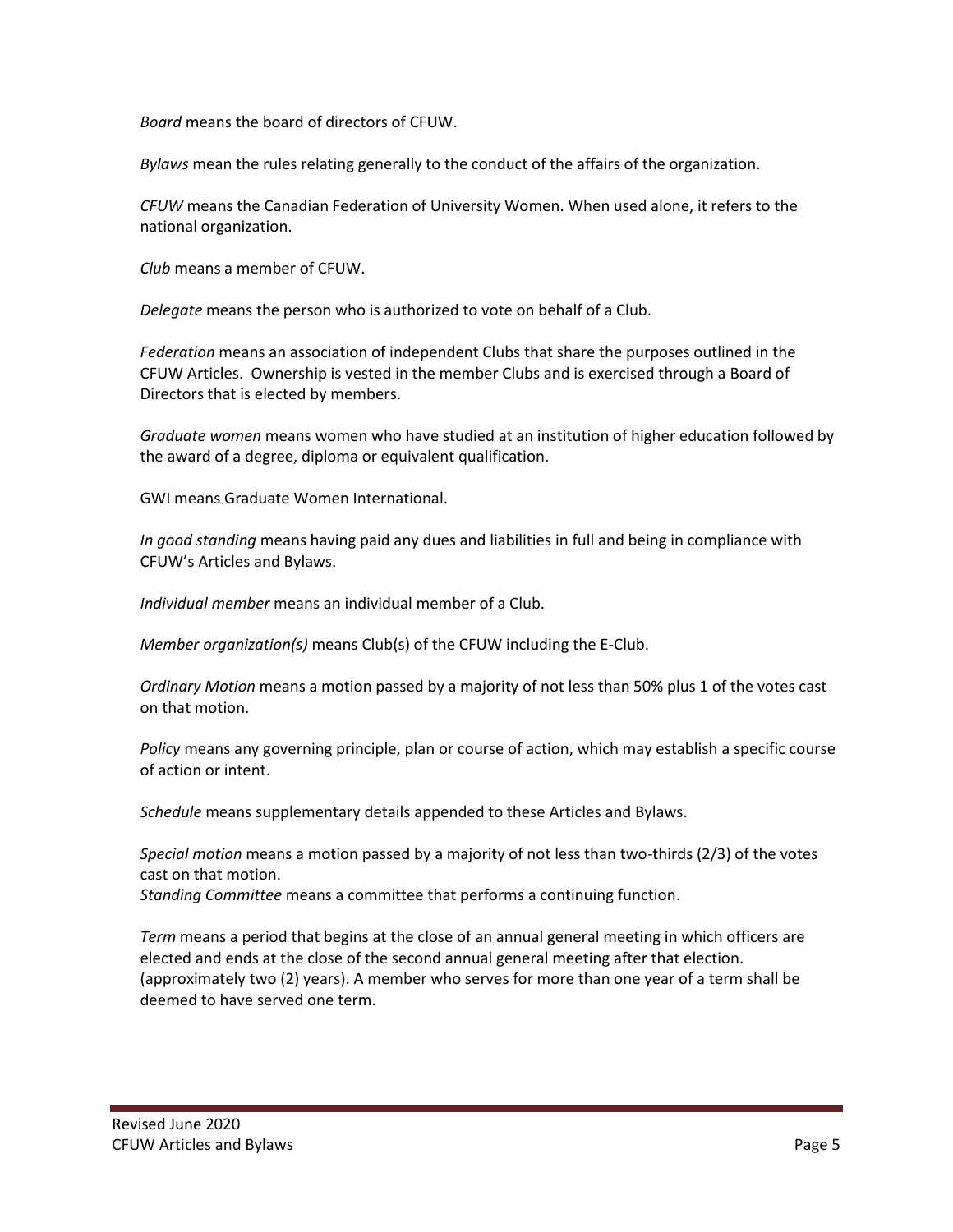## *Interpretation*

2. In the interpretation of these Bylaws, unless context otherwise requires, words in the singular include the plural and vice-versa and words in one gender include all genders.

# *Binding Effect*

3. These Bylaws bind CFUW and all present and future Clubs to the same extent as if each had agreed to be bound by these Bylaws and all actions, decisions, and proceedings undertaken under these Bylaws.

## *Conflict with the Act or Regulations*

- 4. These Bylaws are subordinate to the Act and Regulations and are not intended to conflict with the Act and Regulations.
- 5. In the case of possible conflict, these Bylaws are to be interpreted in a manner that will reduce or eliminate any conflict with the Act and/or its regulations.
- 6. The provisions herein shall be deemed independent and severable and the invalidity of any Bylaw does not affect the validity of the remaining Bylaws that shall remain in force and be binding as if the conflicting provision had not been included.

## **C. Membership**

#### *Members*

- 7. There shall be one class of member in CFUW. CFUW membership is open to Canadian nonpartisan women's organizations interested in furthering the purposes of CFUW and who have applied for and been accepted for membership by an ordinary motion of the CFUW Board.
- 8. Member organizations shall be known as *Canadian Federation of University Women (geographic location)*, and shall be referred to in these Bylaws and generally as Club(s), except the E-Club defined in Schedule 1, 4. Alumnae organizations that become Member organizations may retain their alumnae association name.
- 9. Those CFUW Clubs known as *University Women's Club* prior to and including 2011 may retain their names in perpetuity.
- 10. A new Club shall consist of a minimum of ten (10) individual members. Any Club that falls below 10 individual members shall not be precluded from ongoing membership in CFUW by virtue of the decline in membership.
- 11. The qualifications for individual membership in a Club shall be consistent with CFUW administrative policy as set out in Schedule 1 of these Bylaws.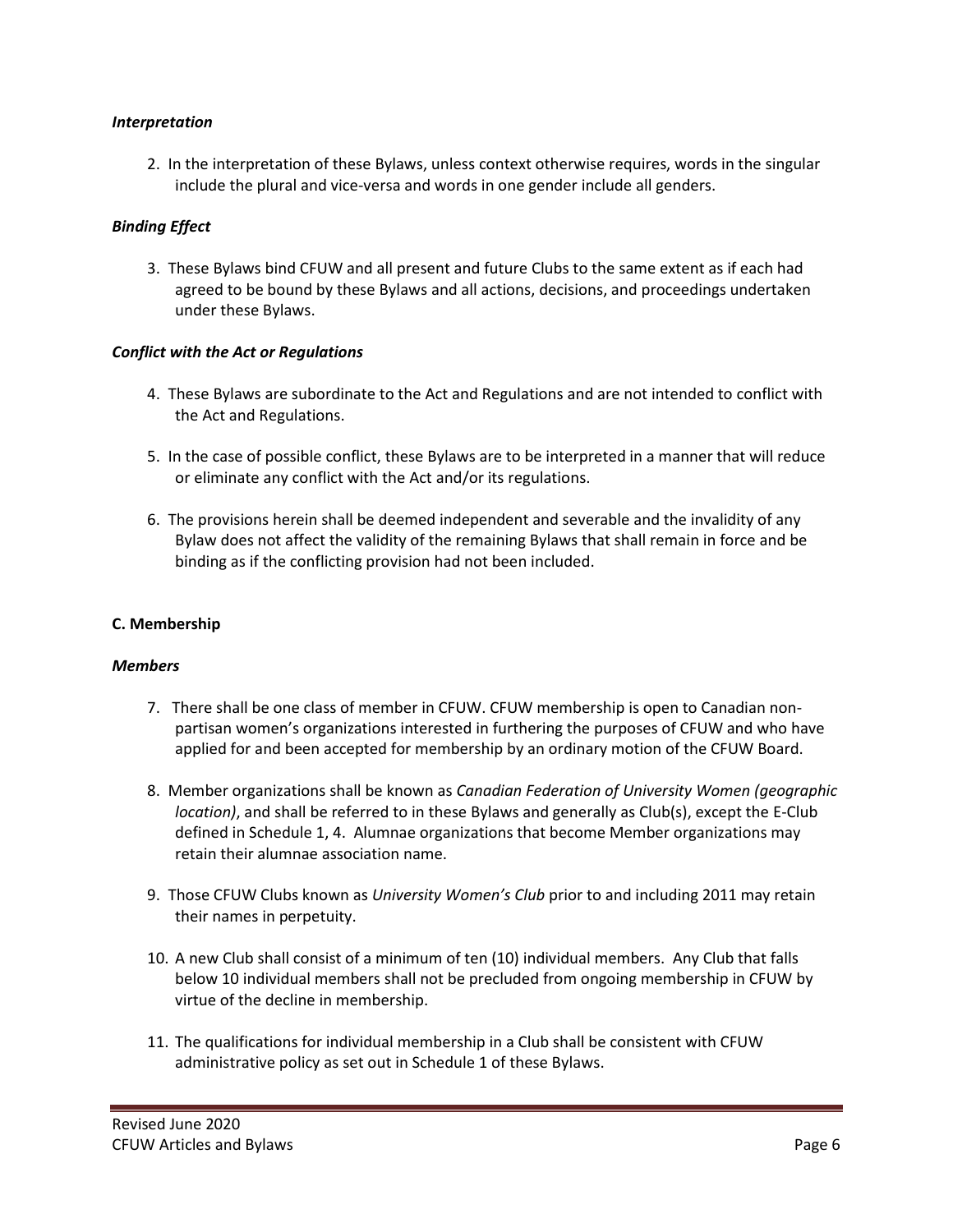12. Each Club shall be entitled to receive notice of, attend, and vote at all CFUW annual and special general meetings.

## *Dues*

- 13. Each Club shall pay CFUW annual per capita dues based on its paid membership.
- 14. Annual per capita dues shall be set by a special motion passed at an annual general meeting. Written notice outlining any proposed changes to the dues shall be sent to all Clubs at least one hundred and twenty (120) calendar days prior to the annual general meeting.
- 15. Dues shall be payable at the revised rate at the beginning of the CFUW fiscal year following the fiscal year in which the change was approved.

# *Club Voting Privileges*

- 16. A Club in good standing shall receive one vote for every twenty-five (25) members or major fraction thereof, up to and including two hundred (200) members; and one vote for every fifty (50) members, or major fraction thereof, thereafter. Clubs having fewer than twenty-five (25) members shall be entitled to one vote.
- 17. A Club shall be allocated votes based on the number of members reported by the Club in its annual report to CFUW.
- 18. Clubs entitled to more than one vote shall tender those votes as a block.

# *Withdrawal from Membership*

- 19. A Club may withdraw from membership in CFUW through a special motion at a Club's annual or special general meeting.
- 20. The Club shall notify the President of CFUW in writing of its intention to withdraw, accompanied by a copy of the minutes of the meeting at which the motion to withdraw was passed and a cheque for all outstanding CFUW dues and liabilities.

## *Loss or Suspension of Membership*

- 21. The Board shall have the authority to terminate the membership of a Club if it is one (1) year in arrears of payment of its annual dues.
- 22. The Board shall provide the Club with sixty (60) calendar days written notice of its intention to terminate the Club's membership, during which time the Club can pay the full amount of the dues owing and the termination will be rescinded.
- 23. Violation of any provision of the Articles, Bylaws or written policies of CFUW or conduct which may be detrimental to CFUW, the Clubs may by special motion at a CFUW annual or special general meeting, terminate or suspend any Club or Clubs from membership in CFUW and the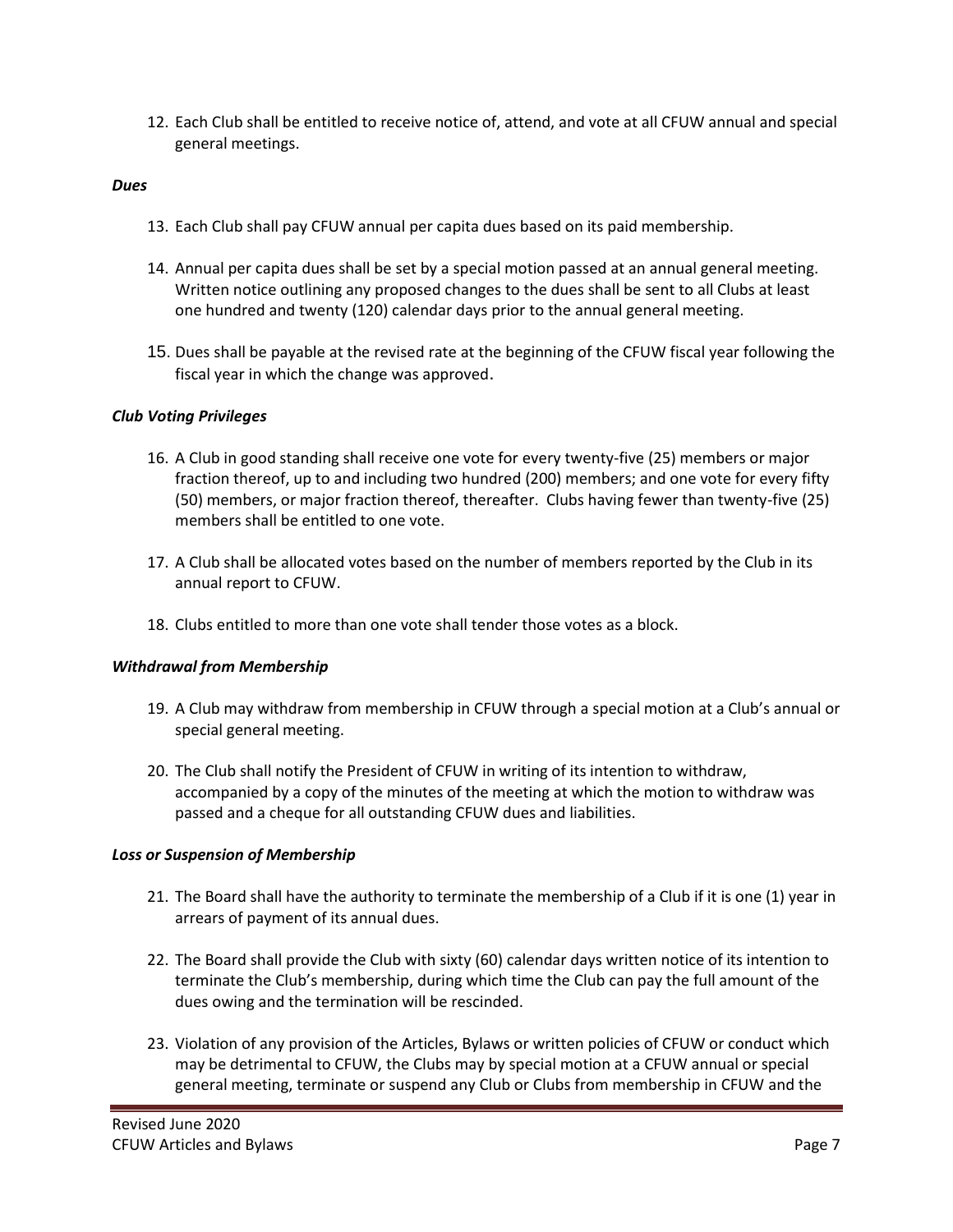Board may by special motion at a board meeting terminate or suspend any Club or Clubs from membership in CFUW.

- 24. In the event that a Member (club) makes a proposal that another Member (club), as per clause 23, should be expelled or suspended from membership in the corporation, the proposing Member (club) shall submit such proposal, along with rationale, to the CFUW National Office and the Member (club) in question, during the period that is between 90 and 150 days before the anniversary of the previous Annual General Meeting of Members. The Member (club)in question may make written submissions in response to the notice received, within 20 days of receipt. If, after mediation between the Members, the Member Club resolves that the proposal will go forward, the Notice of the proposal and the response, if any, shall be distributed to all members (clubs) of the corporation in the notice of meeting.
- 25. In the event that the board proposes a Member (the club) should be expelled or suspended from membership in the corporation, the chair of the board shall provide 20 days' notice of suspension or removal to the member and shall provide reasons for the proposed suspension or removal. The member may make written submissions to the chair of the board in response to the notice received within such 20-day period. In the event that no written submissions are received by the chair of the board, she may proceed to notify the member that the member is suspended or removed from membership in the corporation. Where written submissions are received in accordance with this section the board will consider such submissions in arriving at a final decision and shall notify the member concerning such final decision within a further 20 days from the date of receipt of the submission.
- 26. Upon any termination of membership, the rights of the Club including any rights in the property of CFUW, automatically cease to exist.

# **D. Board of Directors**

## *Accountability and Responsibility*

27. The Board is accountable to member Clubs and is responsible for the oversight and management of CFUW in accordance with CFUW policy and procedures as established by the CFUW members.

## *Delegation*

28. Except for matters referred to in subsection 138(2) Limits on Authority of the Act, the Board may delegate any power or duty conferred or imposed on it to a Committee or to any CFUW employee or agent.

# *Size*

29. The Board shall consist of eleven (11) members: President; Vice President Education; Vice President Finance; Vice President Membership; Vice President Advocacy; Vice President International; and five (5) Regional Vice Presidents: one (1) for each of British Columbia, the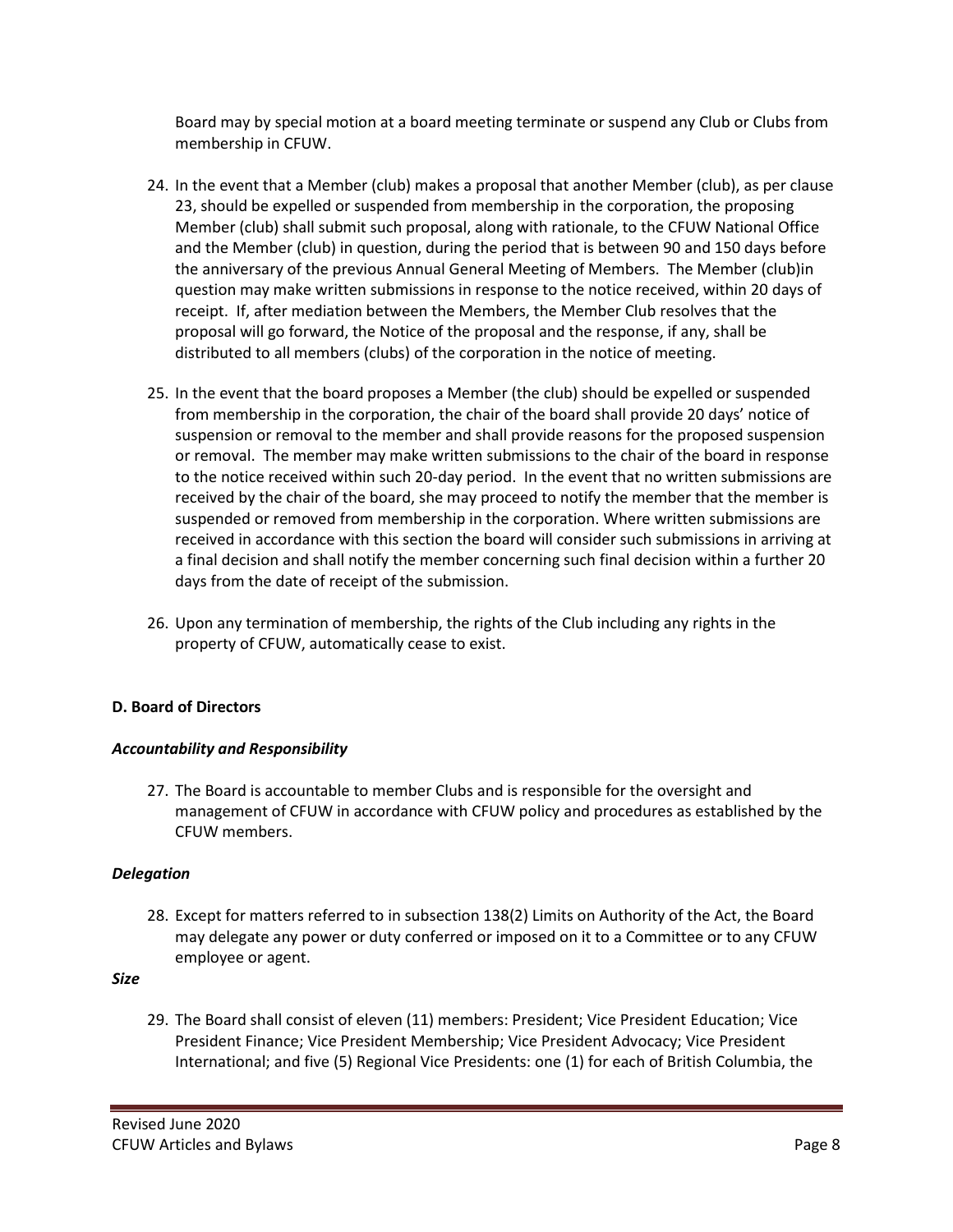Prairies, Ontario, Quebec, and the Atlantic region. The individual responsibilities of each Board member are set out in Schedule 2 to these Bylaws.

# *Eligibility*

- 30. A member of the Board shall be an individual member, in good standing, of a CFUW Club.
- 31. All Board members may serve on the Board for a maximum of three (3) consecutive terms.
- 32. A member of the Board who has served more than one year of a term in an office is considered to have served a full term.
- 33. The President may hold that office for a maximum of two (2) consecutive terms.
- 34. A nominee for President must have served at least one (1) term on the Board of Directors, or as a Regional Director, or as chair of a Standing Committee.
- 35. A Regional Vice President must reside in the Region she represents.

## *Elections*

- 36. Pursuant to Subsection 128 (3) of the Act, all Board members shall be elected for a two (2) year term by ordinary motion at a CFUW annual general meeting.
- 37. Each nominee for a Board position shall be nominated by a Club.
- 38. An election shall be held when there is more than one candidate for a position. The candidate receiving the largest number of votes shall be declared elected.

# *Vacancies, Removal or Resignation of Board Members*

- 39. In the event of a vacancy due to a resignation, death or removal from office of a member of the Board, the Board shall appoint by ordinary motion a successor to complete her term of office.
- 40. If a Regional Vice President moves her residency away from her designated region, her position shall automatically become vacant. A new Regional Vice President shall be nominated by the Clubs of that region and appointed by the Board by ordinary motion to complete her term of office.
- *41.* The Clubs may, by ordinary motion, passed at a CFUW annual or special general meeting, remove any Director from office before the expiration of the Director's term and may elect a qualified individual to fill the resulting vacancy for the remainder of the term of the Director so removed, failing which, such vacancy may be filled by the Board.

# *Voting Privileges*

42. Every Board member, including the President, shall have one (1) vote at a Board meeting.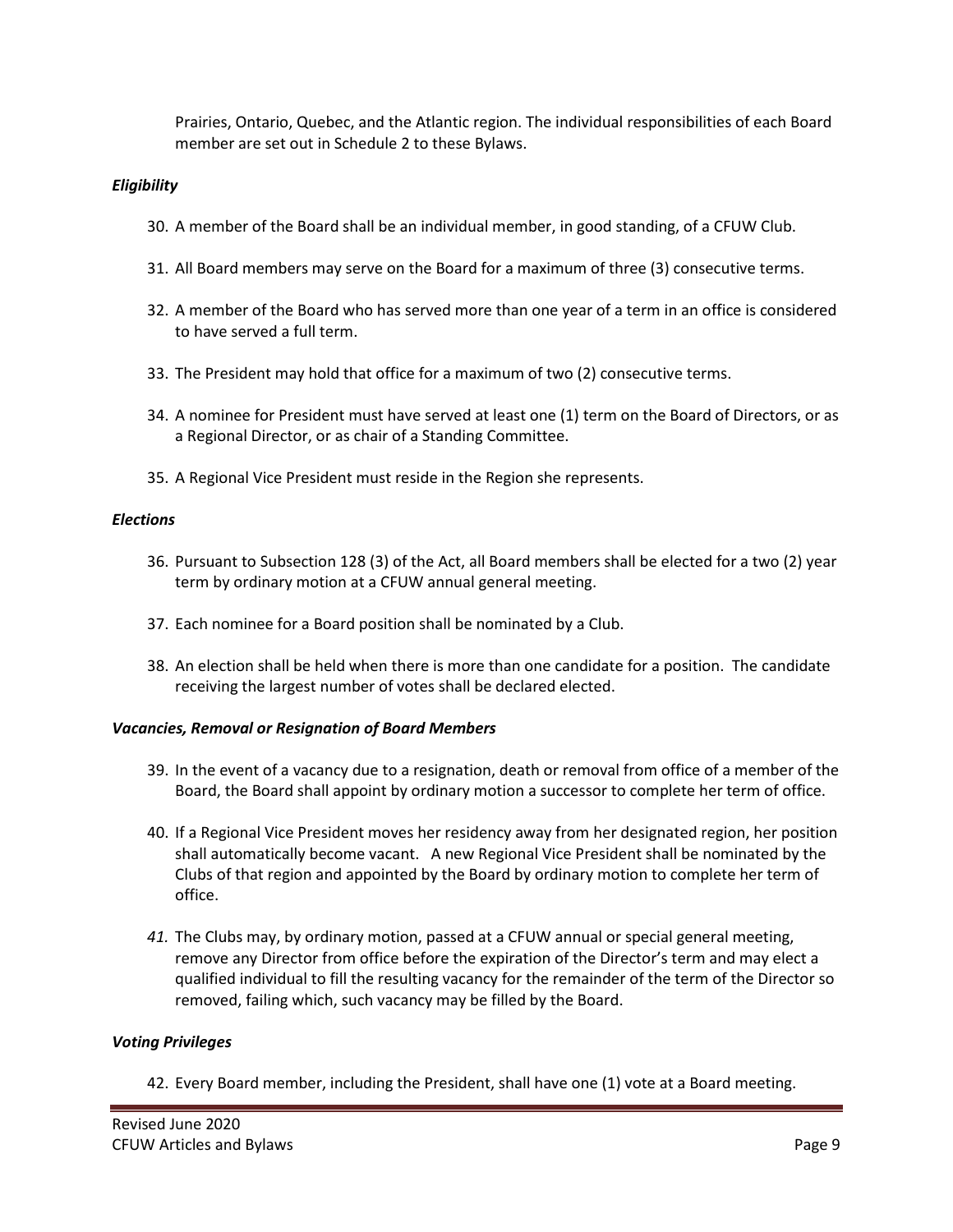# *Standard of Care of Board Members*

- 43. A Board member shall:
	- a. act honestly and in good faith with a view to the best interests of CFUW, and
	- b. exercise the care, due diligence and skill that a reasonably prudent person would exercise in comparable circumstances, having regard for her knowledge and expertise.

# *Disclosure of Conflicts of Interest*

- 44. Each Director shall disclose the nature and extent of any interest that the Director has in a material contract or material transaction, whether made or proposed, with CFUW, in accordance with the manner and timing provided in section 141 of the Act.
- 45. Board members shall maintain an arm's length separation between their private interests and their functions and duties for and on behalf of CFUW.
- 46. A Board member who has a conflict of interest shall leave the CFUW meeting when a relevant matter is being discussed and refrain from voting on that matter at any CFUW meeting.
- 47. The disclosure by a Board member of a conflict of interest and the absence of the Board member from voting shall be recorded in the minutes of the relevant meeting.
- 48. A Board member who absents herself due to a conflict of interest shall be included in determining the quorum for the meeting.

## **E. Regional Directors**

- 49. There shall be eighteen (18) Regional Directors, who are not Directors or members of the Board for the purposes of the Act and these bylaws: one (1) from each of the provinces of Alberta, Saskatchewan, Manitoba, New Brunswick, Prince Edward Island, Nova Scotia and Newfoundland and Labrador; two (2) from the province of Quebec; three (3) from the province of British Columbia; and six (6) from the province of Ontario. The Board shall assign Clubs in the Yukon, Northwest Territories and Nunavut to the appropriate Regional Director.
- 50. A Regional Director shall serve for a term of two (2) years.
- 51. A Regional Director may serve in her position for a maximum of two (2) consecutive terms.
- 52. A Regional Director must be an individual member in good standing of a CFUW club and must reside in the Region. She shall be nominated and elected by the Clubs in that Region.
- 53. A Regional Director shall further the policies and programs of CFUW and the Clubs within her Region, consulting with the presidents of the Clubs therein. She shall have access to the Board through her Regional Vice President.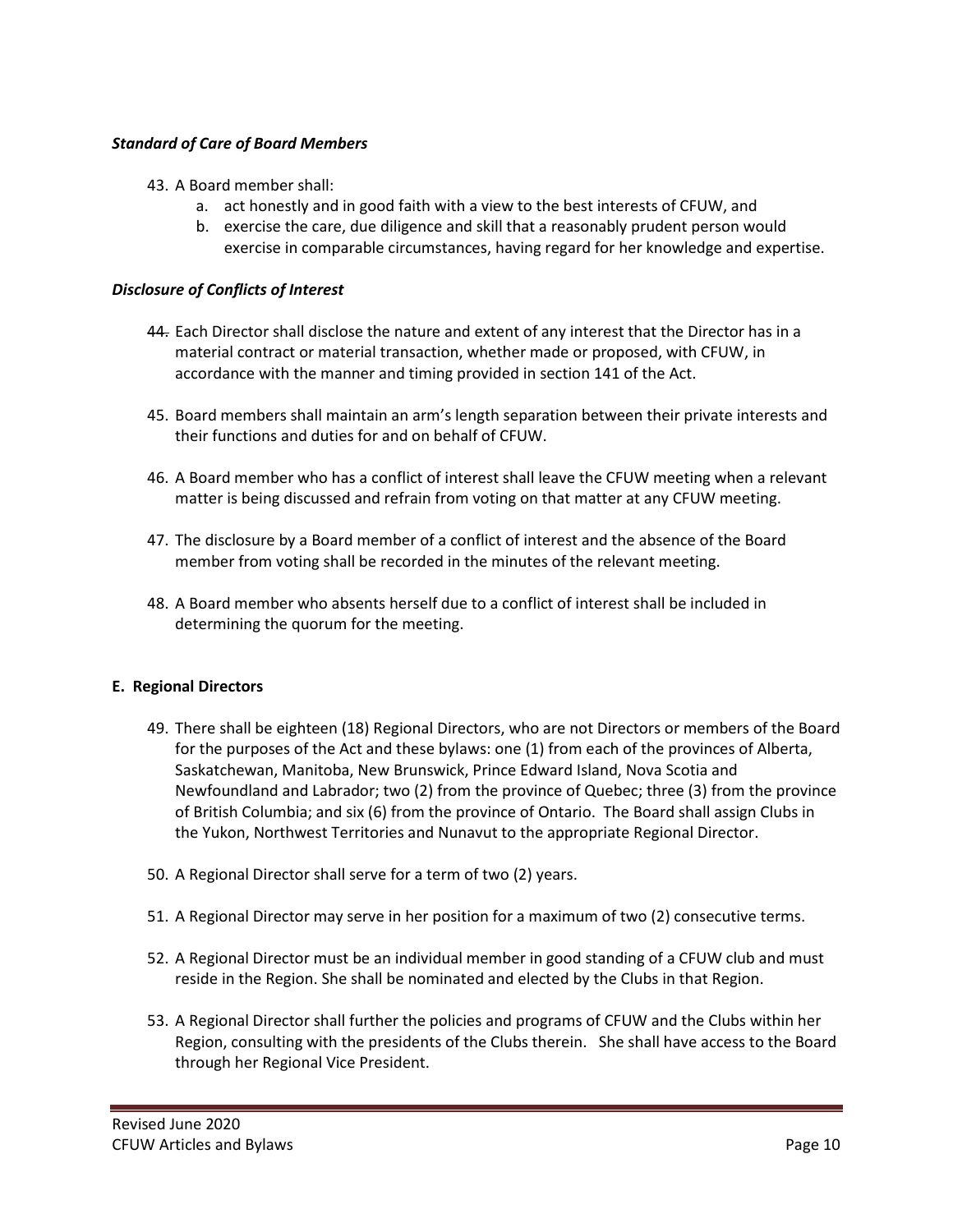54. In the event of a resignation, death or removal from office or if a Regional Director moves her residency away from her designated region, her position shall automatically become vacant. A replacement shall be nominated and elected by the Clubs of that region by ordinary motion to complete her term of office.

# **F. Committees**

- 55. The following committees shall be designated Standing Committees of the Board: Advocacy, Articles and Bylaws, Education, Membership, Finance, Governance, International Relations, Nominations, Regional Directors and Resolutions.
- 56. Other committees existing at the time of the adoption of these Bylaws shall continue until the Board reviews its appointment and by ordinary motion either renews or terminates its terms of reference.
- 57. During its term, the Board may also appoint special committees or advisory bodies as it deems Important to its work. The term of such committees and advisory bodies shall be the same as the Board that appoints them unless otherwise specified in its terms of reference.
- 58. The terms of reference for every committee or advisory body, including its mandate, powers and membership requirements, shall be approved by the Board by ordinary motion and may be amended by ordinary motion.
- 59. Each Committee or advisory body shall be responsible to and report to the Board in such manner as the Board directs.
- 60. The President or her designate shall be an ex officio member of each Committee, except Nominations.
- 61. The Board may, at the request of a Committee chair, augment the membership of a Committee by the appointment of non-voting advisors from outside CFUW.

## **G. Executive Director**

- 62. The Executive Director shall be employed by the Board under a renewable contract and shall be accountable to the Board through the President.
- 63. The Executive Director shall be responsible for the administration of CFUW and for supporting the policies and programs of CFUW.
- 64. The Executive Director shall attend all Board meetings as a non-voting participant.
- 65. The Executive Director shall be custodian of all records and reports of the Board and all its Committees.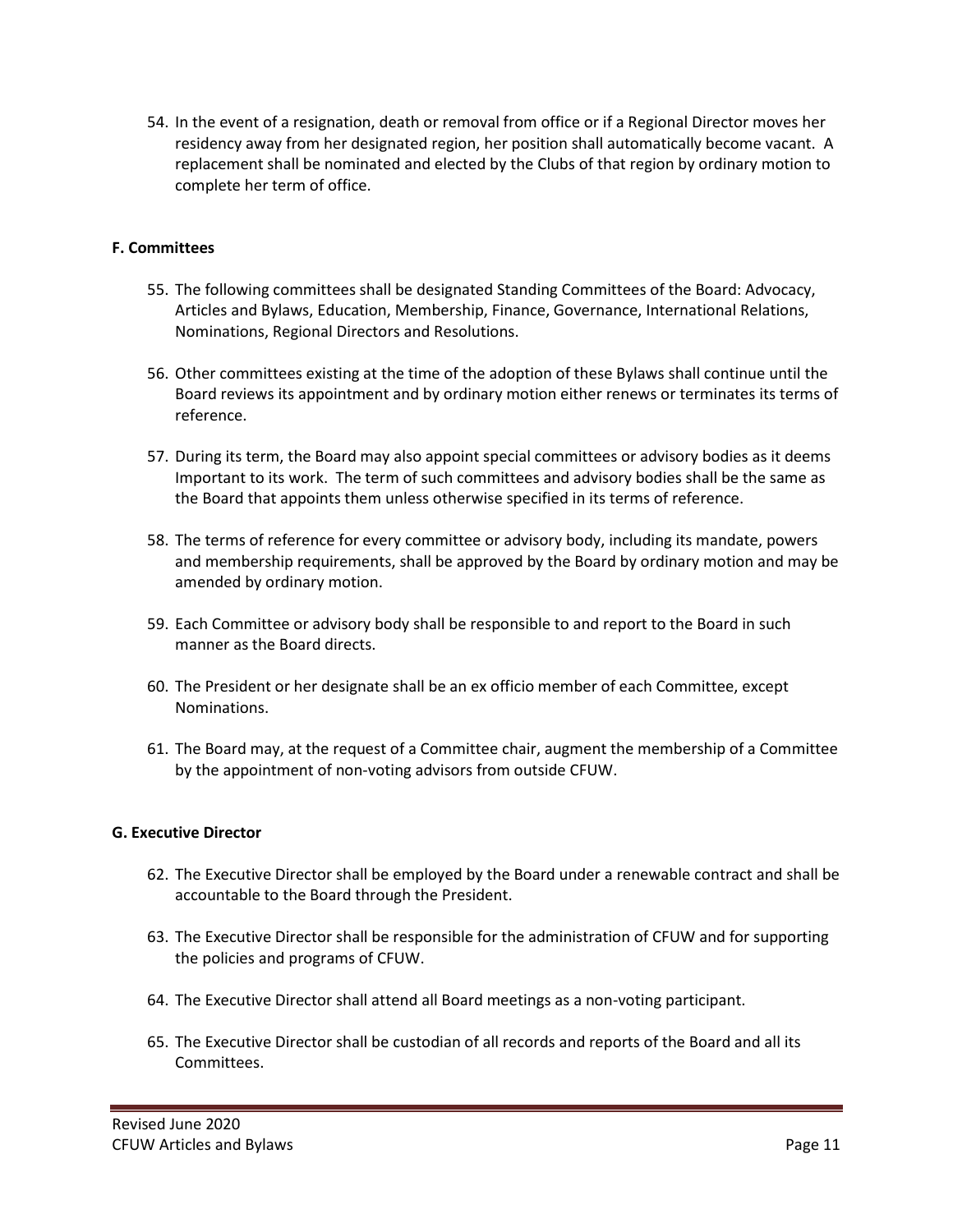## **H. Board Meetings**

#### *Meetings*

- 66. Regular Meetings. The Board shall meet a minimum of four (4) times per year by such method and at such time and place as the President may decide. The minutes from all Board meetings shall be made available to the Clubs.
- 67. Special Meetings. Two (2) or more members of the board may make a written request to the president that a meeting be called, specifying the reason for the meeting. The meeting must be held within twenty-one (21) days of receiving the request.

#### *Annual Formation Meeting*

68. The Board shall hold an annual formation meeting within thirty (30) calendar days of the annual general meeting.

#### *Meetings Held in Camera*

69. Meetings or sessions held *in camera* may be necessary if the agenda concerns personnel and privacy issues. These minutes shall not be available to Clubs.

#### *Notice of Meetings*

70. The President shall give Board members seven (7) calendar days written notice of a meeting, specifying the reason for calling the meeting.

#### *Quorum*

- 71. A majority of the Board shall constitute a quorum for any meeting of the Board.
- 72. When a quorum is present at the opening of a meeting, the business of the meeting may proceed. No vote may be taken on any motion unless a quorum is present unless quorum is lost due to the absence of a Board member due to a conflict of interest.

## **I. Protection of Board Members and Others**

## *Limitation of Liability*

- 73. No member of the Board or officially sanctioned Committee or any other person who undertakes any liability on behalf of CFUW shall be liable for and is hereby released from:
	- a. The acts, neglects or defaults of others involved with CFUW; or
	- b. Joining in any receipt or other act for conformity; or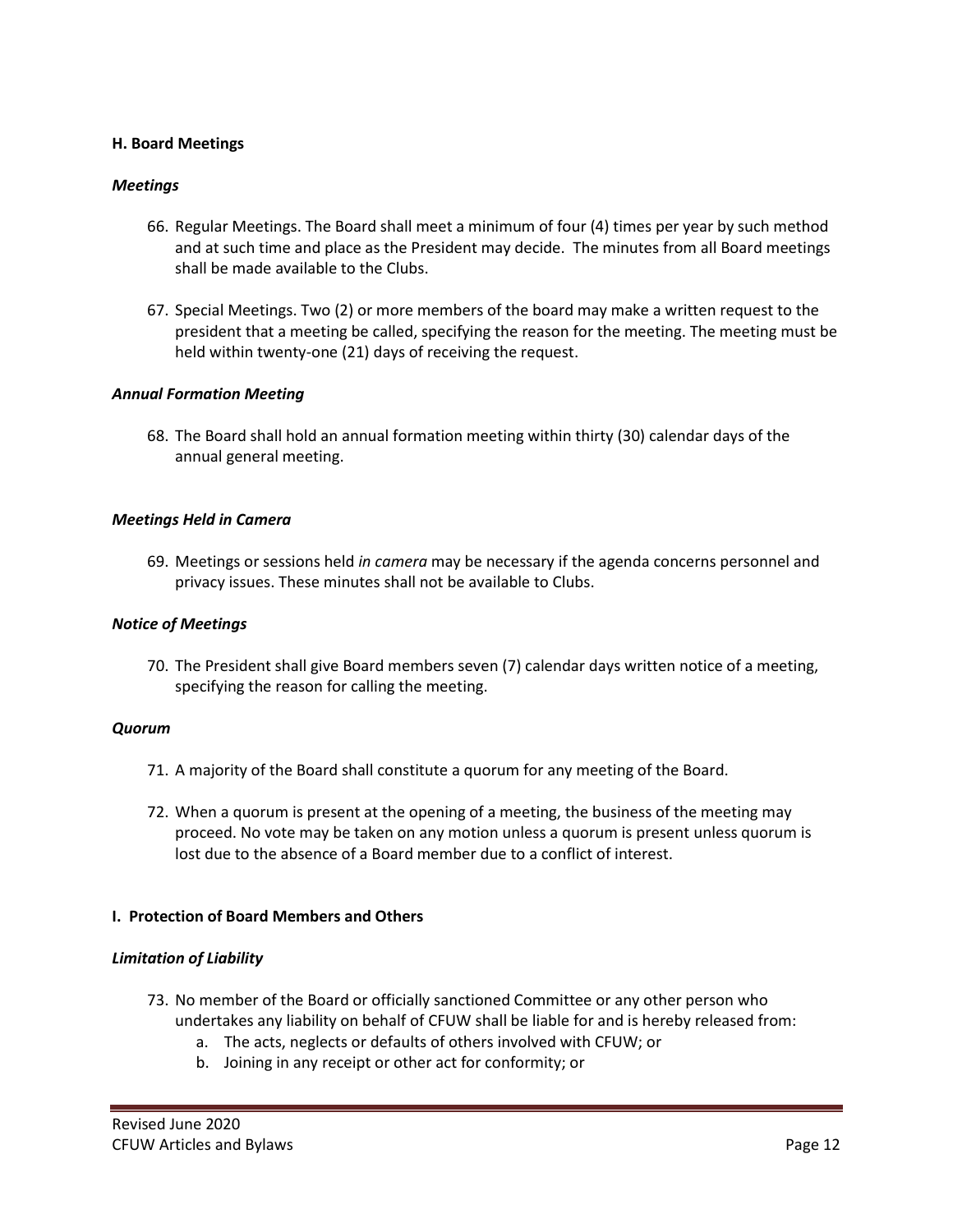- c. The insufficiency or deficiency of any security in or upon which any of the monies of CFUW shall be invested; or
- d. Any loss, damage or expense arising from the bankruptcy, insolvency or tortious act of any person with whom any of the monies, securities or effects of CFUW shall be deposited; or
- e. Any loss, damage or expense arising from the bankruptcy, insolvency or tortious act of CFUW; or
- f. Any loss, damage or misfortune whatever which shall happen in the execution of the duties of her office or in relation thereto; or
- g. Any loss occasioned by any error of judgment or oversight on her part; unless the same is occasioned by her own dishonesty or willful misconduct or acts outside the scope of her duties.

# *Indemnity*

- 74. Every Director of CFUW or other person who undertakes any liability on behalf of CFUW or any company controlled by it and their heirs, executors and administrators, and estate and effects, respectively, shall be indemnified and rendered harmless out of the funds of CFUW from and against:
	- a. All costs, charges and expenses whatsoever which such person sustains or incurs in or about any action, suit or proceedings which is brought, commenced or prosecuted against her, or in respect of any act, deed, matter or thing whatsoever, made, done or permitted by her, in or about the execution of the duties of her office or in respect of any such liability;
	- b. All other costs, charges and expenses which she sustains or incurs in or about or in relation to the affairs thereof, except such costs, charges or expenses as are occasioned by her own willful neglect or default.
- 75. CFUW shall purchase and maintain adequate insurance to provide the indemnity provided for herein to its Board members, employees or others, if the individual acts or acted in that capacity at CFUW's request.

# **J. Financial Responsibilities**

- 76. CFUW alone is responsible for the debts legally incurred in its name, which shall be guaranteed by its funds.
- 77. Members, Board members, staff and others shall not be liable for contracts, debts or other obligations incurred by CFUW.

# **K. Financial and Administration**

# *National Office*

78. The national office of CFUW shall be located in the National Capital Region of Canada.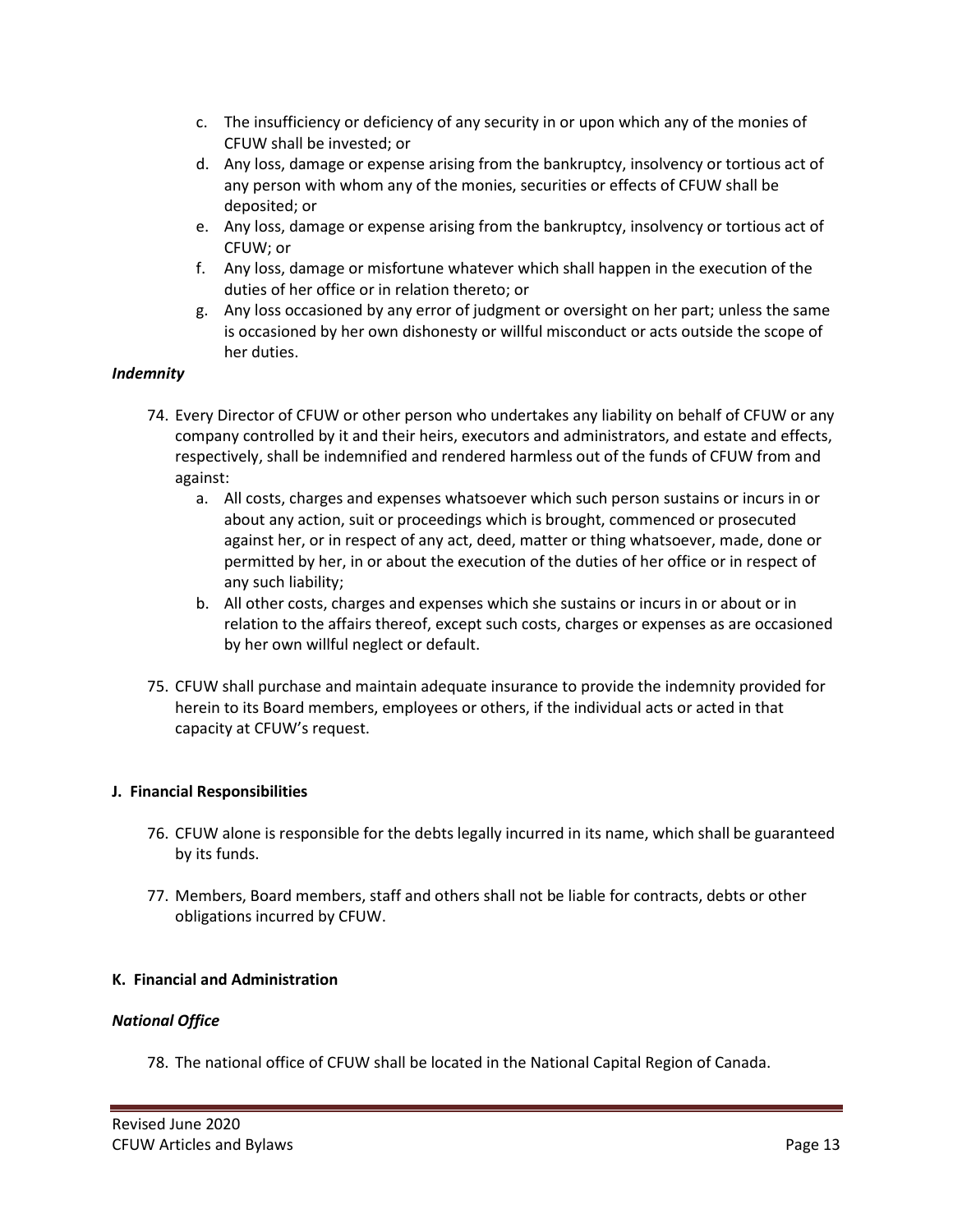# *Fiscal Year*

*79.* The fiscal year of CFUW shall commence on May 1 of each year and end April 30 of the following year.

## *Banking Arrangements*

80. The banking business of CFUW shall be transacted at such bank, trust company or other firm or corporation carrying on a banking business in Canada as the Board may designate from time to time by ordinary motion. The banking business or any part of it shall be transacted by a Board member or Board members of CFUW and/or other persons as the Board may from time to time by ordinary motion designate, direct or authorize.

# *Execution of Documents*

81. Deeds, transfers, assignments, contracts, obligations and other instruments in writing requiring execution by CFUW shall be signed by any two (2) of its Board members, so authorized by the Board. In addition, the Board shall direct the manner in which and the person or persons by whom a particular document or type of document shall be executed. Any Board member with signing authority may certify a copy of any instrument, motion, bylaw or other document of CFUW to be a true copy thereof.

## *Financial Review and Annual Budget*

- 82. The Board shall present for membership approval, a public accountant to conduct an audit engagement or a review engagement on the financial statements for the year. The Board shall present the report and financial statements to the members at the CFUW annual general meeting.
- 83. The CFUW annual budget shall be confirmed at a CFUW annual general meeting by ordinary motion.

# *Parliamentary Authority*

84. The rules contained in the current edition of Robert's Rules of Order Newly Revised shall govern CFUW meetings in all cases to which they are applicable and in which they are not inconsistent with the Act, these Articles, these Bylaws and any special rules of order which CFUW may adopt.

## *Notices of Meetings*

85. All notices shall be delivered electronically to the address last known by the National Office in which case it shall be deemed to have been given to the addressee on the date sent. As an alternative, notices may be sent by ordinary mail, in which case it shall be deemed to have been given to the addressee on the tenth (10) calendar day after the notice was placed in the mail. The declaration by the Executive Director that notice has been given pursuant to this bylaw shall be sufficient and conclusive evidence of the giving of such notice.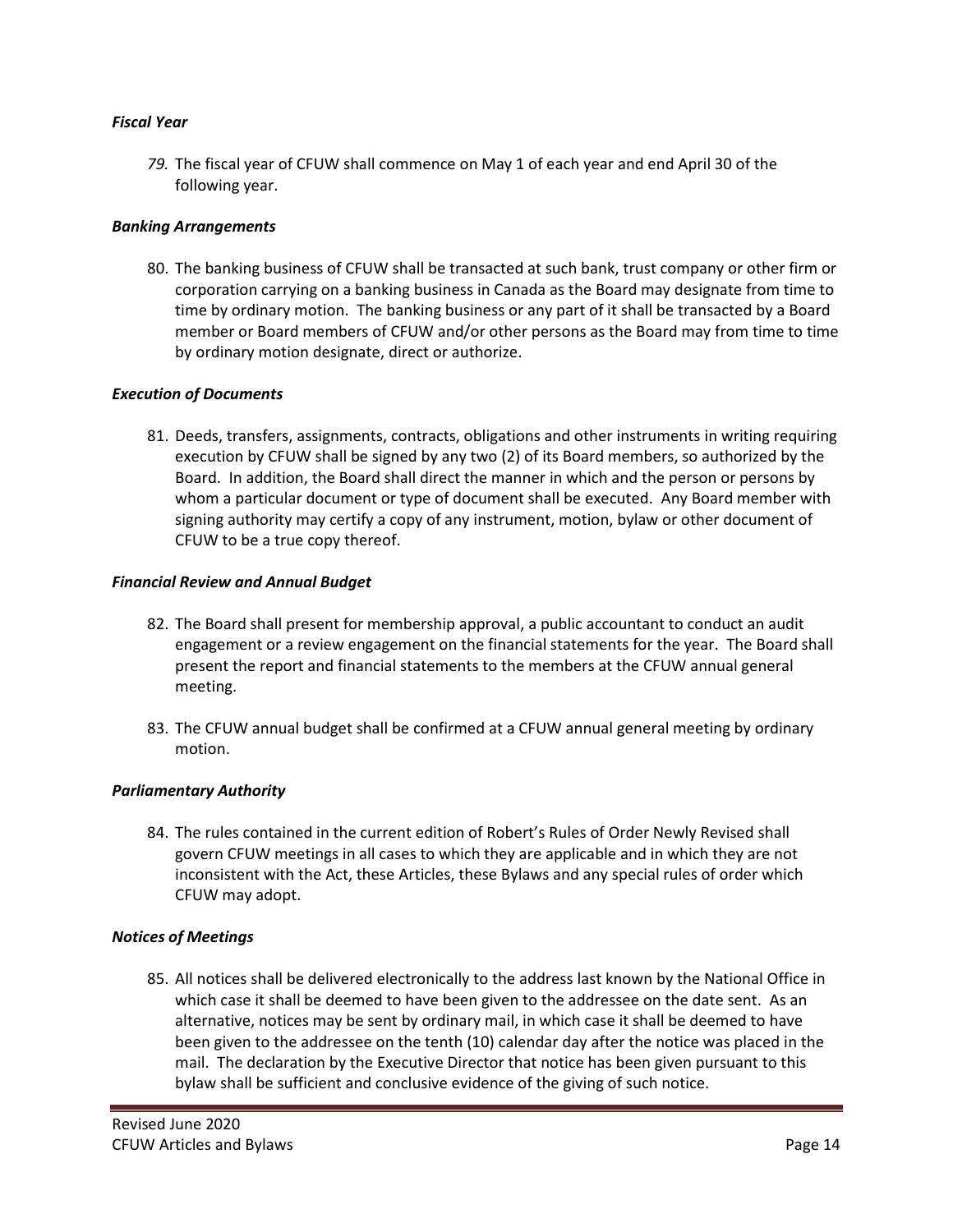86. The accidental omission to give any notice to any Clubs, Board members, member of a committee of the Board, or the non-receipt of any notice by such person where CFUW has provided notice in accordance with the bylaws or any error in any notice not affecting its substance shall not invalidate any action taken at any meeting to which the notice pertained.

# **L. Amendments, Additions, Repeals and Revisions**

- 87. Addition, amendment or repeal of an Article or Bylaw or revision of the Articles and Bylaws as a whole shall be confirmed at a CFUW annual or special general meeting by special motion. The addition, amendment, repeal or revision is effective on its confirmation in the form in which it was approved.
- 88. Subject to compliance with section 163 of the Act, Clubs entitled to vote at an annual meeting may submit to the CFUW during the period that is between 90 and 150 days before the anniversary of the previous annual meeting of members, notice of any matter that the Club proposes to raise at the annual meeting (a 'proposal'). Subject to the Act, the Corporation shall include the proposal in the notice of meeting and if requested by the members, shall also include a statement by the Club in support of the proposal and its name and address.

# **M. Annual and Special General Meetings**

## *Annual General Meeting*

89. The CFUW annual general meeting shall be held in a location as determined by the Board.

## *Special General Meetings*

- 90. In accordance with subsection 167 of the Act, the Board may call a special general meeting to deal with important matters that may arise between CFUW annual general meetings.
- 91. The Board shall also call a special general meeting in accordance with Section 167 of the Act, on written request of a group of Clubs carrying not less than 5% of the voting rights. If the Board does not call a meeting within twenty-one (21) calendar days of receiving the request, any Club who signed the request may call the meeting.
- 92. All special general meetings shall be held in the National Capital Region of Canada, unless otherwise specified by the Board.

## *Meetings Held Entirely by Electronic Means*

93. A CFUW annual or special general meeting of the Clubs may be held entirely by means of a telephonic, electronic or other communication facility that permits all participants to communicate adequately with each other during the meeting.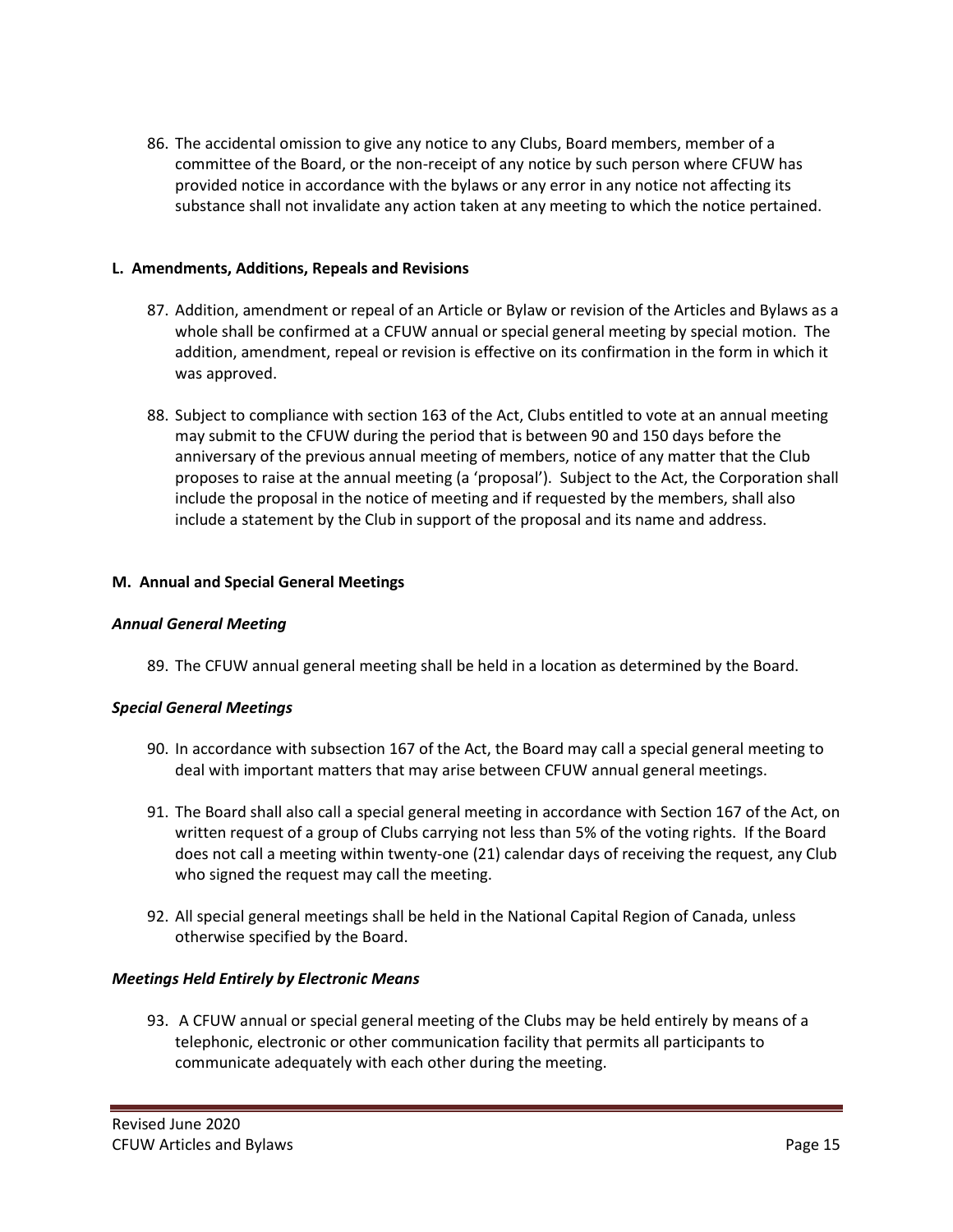## *Quorum*

- 94. Clubs carrying twenty (20) percent of the votes shall constitute a quorum at a CFUW annual or special general meeting.
- 95. When a quorum is present at the opening of a meeting, the business of the meeting may proceed. No vote may be taken on any motion unless a quorum is present.

#### *Attendance*

- 96. Annual or special general meetings are open to Clubs and individual CFUW Club members in good standing. Guests may be invited with the approval of the Board.
- 97. Participation at CFUW annual or special general meetings may not be by telephonic, electronic or other communication facility unless the meeting is to be held entirely by telephonic, electronic or other communication facility.

#### *Notice of Meeting*

- 98. Notice of an annual general meeting must be sent out to all Clubs twenty-one (21) to sixty (60) calendar days prior to the meeting and shall include all matters proposed to be discussed.
- 99. Notice of a special general meeting must be sent out to all Clubs twenty-one (21) to sixty (60) calendar days prior to the meeting and shall state the business to be transacted.

#### *Person to Chair the Meeting*

100. The President or her designate shall chair the meeting.

#### *Voting*

- 101. All motions shall be considered ordinary motions unless the Act or these Bylaws otherwise provide.
- 102. Advocacy policies may be adopted by resolution or emergency resolution.
	- a.) Advocacy policies must be adopted by special motion (2/3 affirmative vote of votes cast).

b.) At an Annual General Meeting or Special General Meeting, Emergency Resolutions may be proposed following a procedure defined in the meeting rules. They must be approved for consideration on the floor by a 4/5 affirmative vote of votes cast.

- 103. In the event of a tie an ordinary motion is defeated.
- 104. Each Club shall designate one of its individual members in good standing as its voting delegate and shall notify CFUW of the name of its voting delegate, prior to the start of an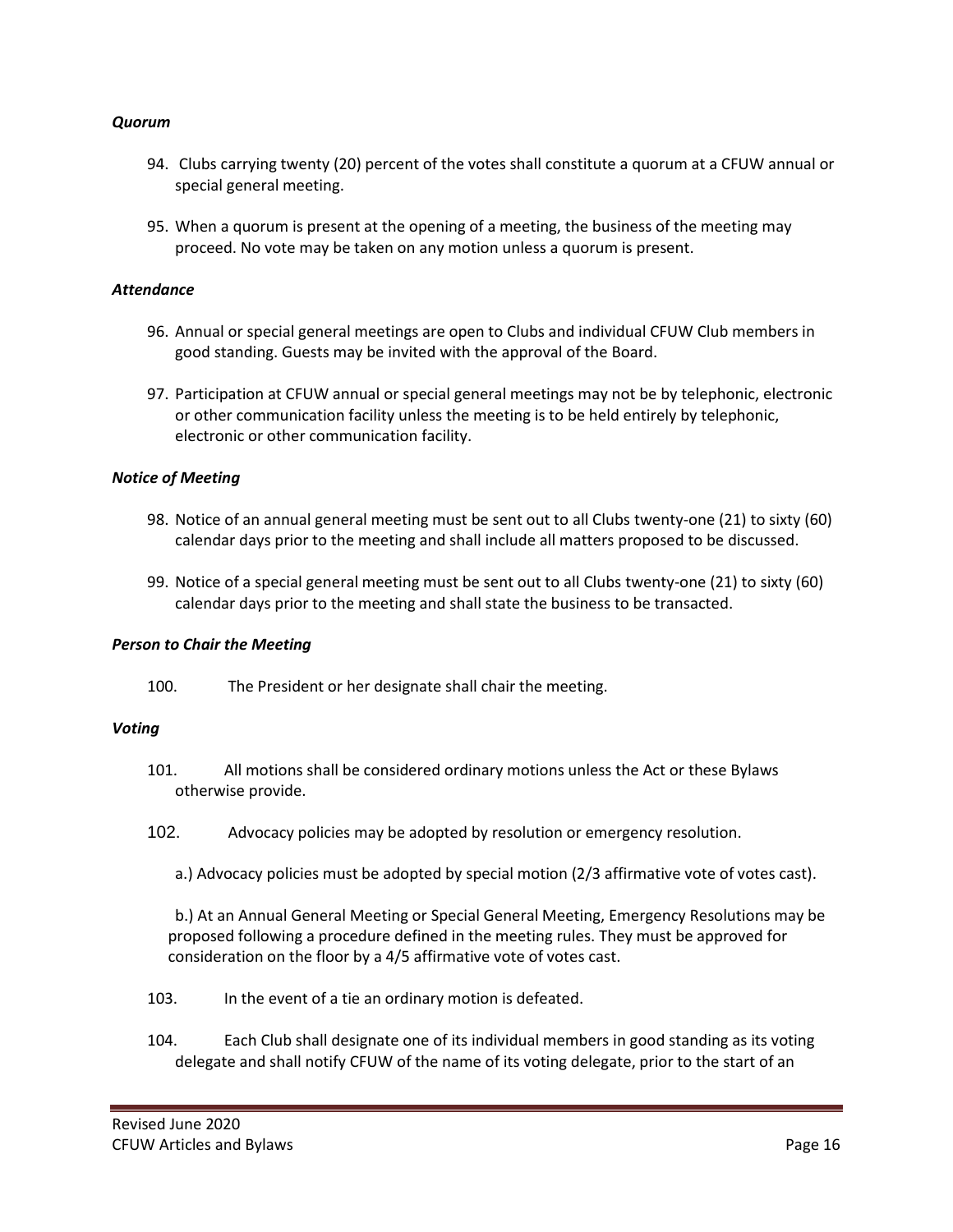annual or special general meeting. The voting delegate shall carry the total number of votes for which the Club is eligible.

- 105. Every Club entitled to vote at a meeting of members may appoint a proxyholder, to attend and act at the meeting in the manner and to the extent authorized by the proxy and with the authority conferred by it subject to the following:
	- (a) a proxy is valid only at the meeting in respect of which it is given or at a continuation of the meeting after an adjournment
	- (b) a proxyholder has the same rights as the Club by whom they were appointed, including the right to speak at a meeting of Members in respect of any matter, to vote by way of ballot at the meeting, and to demand a ballot at the meeting.
	- (c) a proxy shall be in writing, executed by the Club and shall conform with the requirements of the Act; and
	- (d) votes by proxy shall be collected, counted and reported in such manner as the chair of the meeting directs.
- 106. All Clubs must register with the Credentials Committee at the annual or special general meeting.
- 107. In order to vote, Club delegates must be present in person or by proxy at the time the vote is called.

# *Participation by Individual Club Members*

108. Individual Club members in good standing with their clubs may attend CFUW annual and special meetings whether or not they are eligible to vote and may participate in the discussion at the meeting.

# **N. Provincial and Regional Councils**

109. A Provincial or Regional Council may be formed in any province or region at the discretion of the Clubs in that province or region to deal with matters within their own jurisdiction. Such Councils shall act in a way that is consistent with the purposes and policies set out in the CFUW Articles and Bylaws.

# **O. Dissolution**

- 110. In case of insolvency, CFUW shall be considered lawfully dissolved and shall be wound up by the Board.
- 111. To dissolve CFUW for any reason other than insolvency a special motion shall be passed at an annual or special general meeting.
- 112. In the event of the dissolution of CFUW for any reason other than insolvency, CFUW shall distribute all remaining assets after payment of liabilities to any scholarship or bursary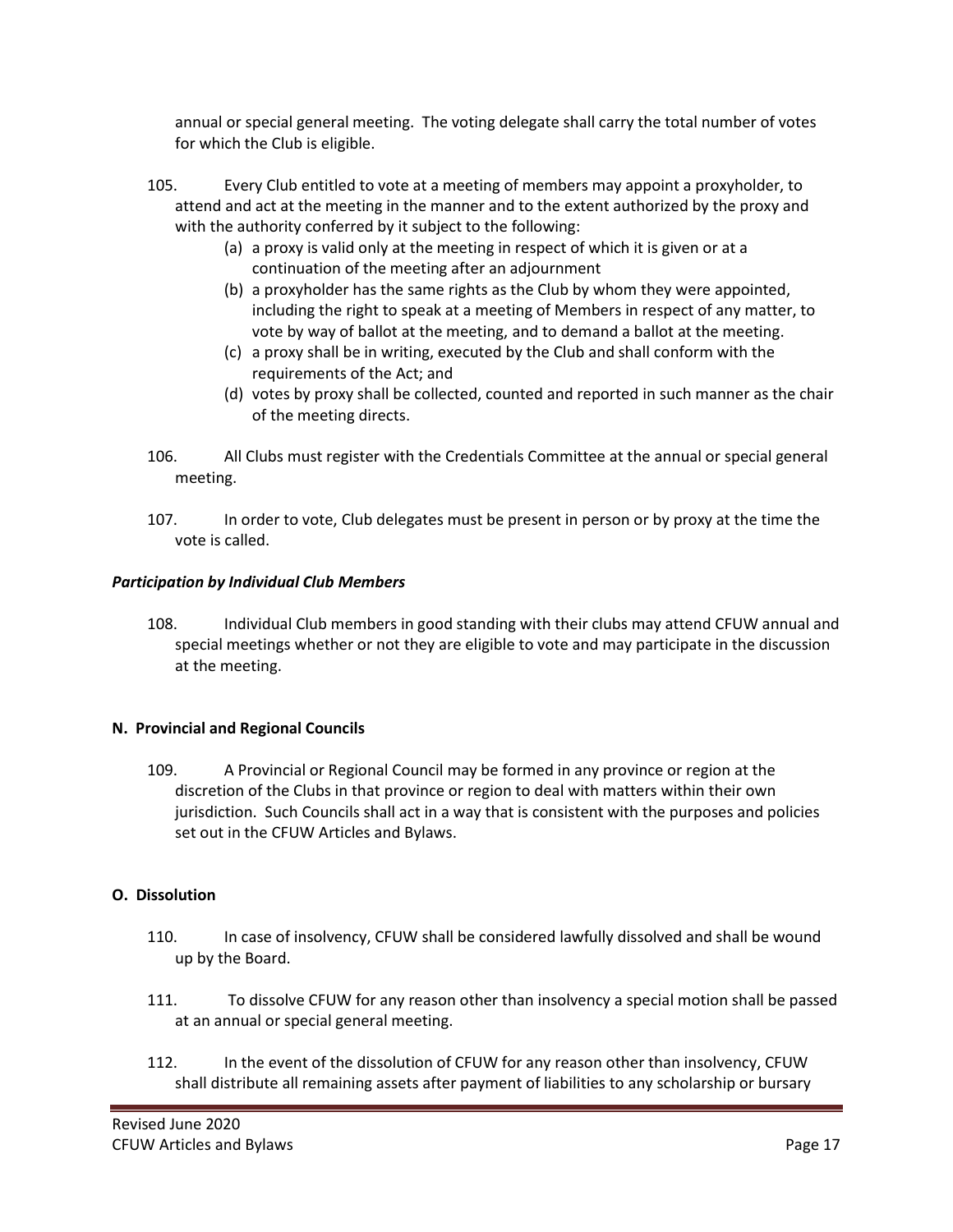fund(s) held by any Canadian universities or colleges, which are qualified donees under the Income Tax Act.

113. The Board alone, and at its discretion, shall make such distribution.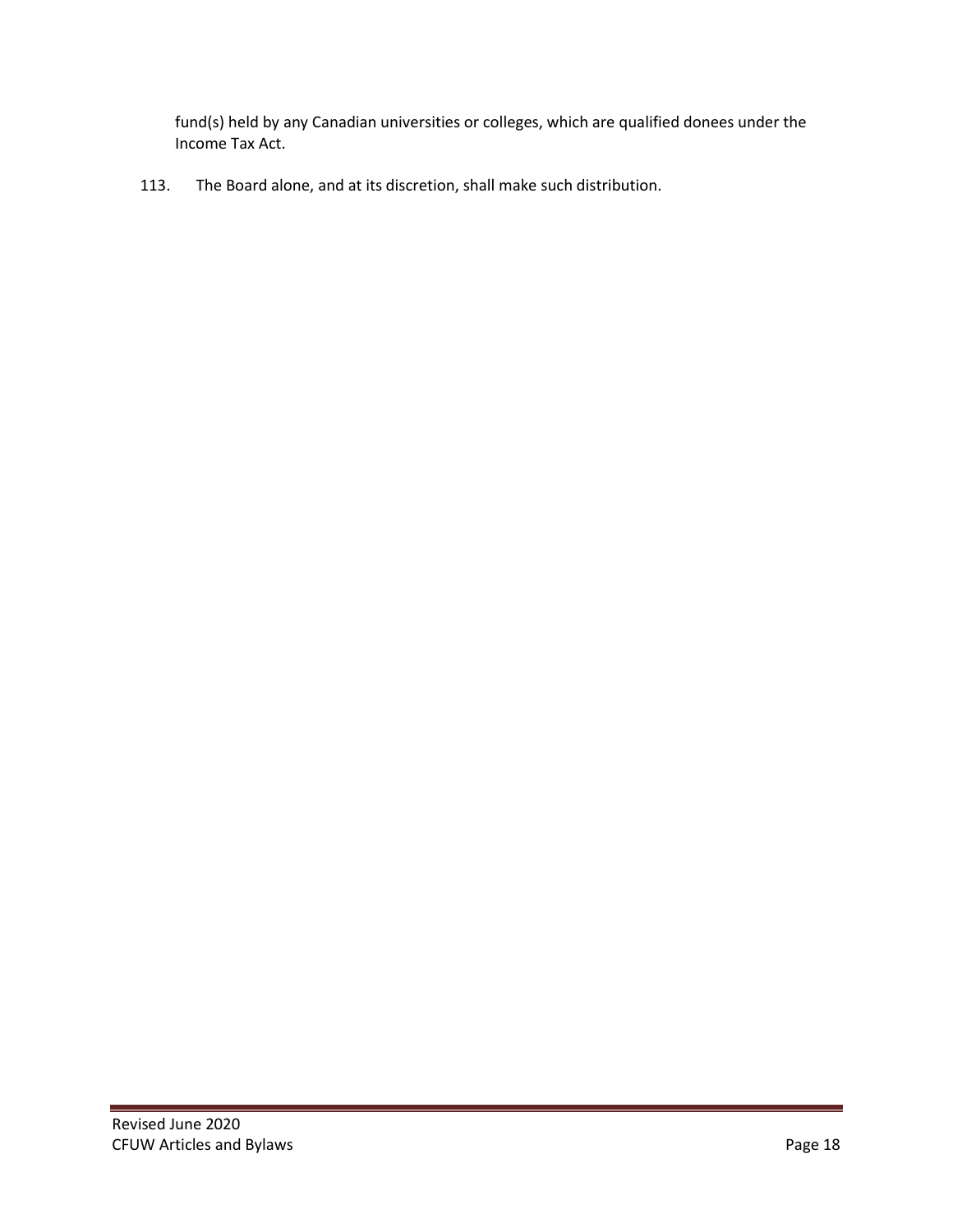# **Schedule 1 – Definitions of Individual Membership**  *As referred to in Bylaws B Interpretation, Definitions and Bylaw C, Items 7 and 11.*

- 1. A woman is eligible for membership in a Club if she supports the purposes of CFUW and has:
	- a. Earned a degree, diploma or equivalent qualification from an institution of higher education; or
	- b. Been accepted for a masters or doctoral program at a recognized tertiary institution; or
	- c. Earned a professional designation or equivalent qualification that currently requires a degree, diploma or equivalent qualification.
- 2. Pursuant to Bylaw C, Item 7, a woman who does not meet criteria 1(a), 1(b) or 1(c) but supports the purposes of CFUW is also eligible for membership in a Club.
- 3. A student member is a woman who is a full-time student at an institution of higher education. Student members shall pay 50% of the CFUW per capita dues.
- 4. An E-Member is a woman who qualifies for individual membership in a Club but is not a member of an existing Club. She shall be assessed CFUW dues. She shall be a member of the CFUW E-Club.
- 5. A member in good standing may transfer to any other CFUW Club without paying additional national dues for that year.
- 6. A woman who is a member of more than one CFUW Club shall pay national dues to only one club.
- 7. A life membership in a Club may be conferred on a Club member who has given outstanding service to her Club. Such membership shall be conferred by the Club based on a recommendation made by the Club's Board and having been approved by a special motion at a Club annual general meeting. A life member shall have voting privileges and may hold office. The Club shall pay CFUW per capita dues on her behalf. A life membership is not transferable to another Club.
- 8. An honorary membership in CFUW may be conferred on a woman who has made a significant contribution to CFUW or to the development of society in a manner consistent with the purposes of CFUW. Such membership shall be conferred based on a recommendation made by the CFUW Board and approved by a special motion at a CFUW annual general meeting. Unless she is a member of a CFUW Club, she shall not have voting privileges or be able to hold office. She shall not be assessed CFUW dues.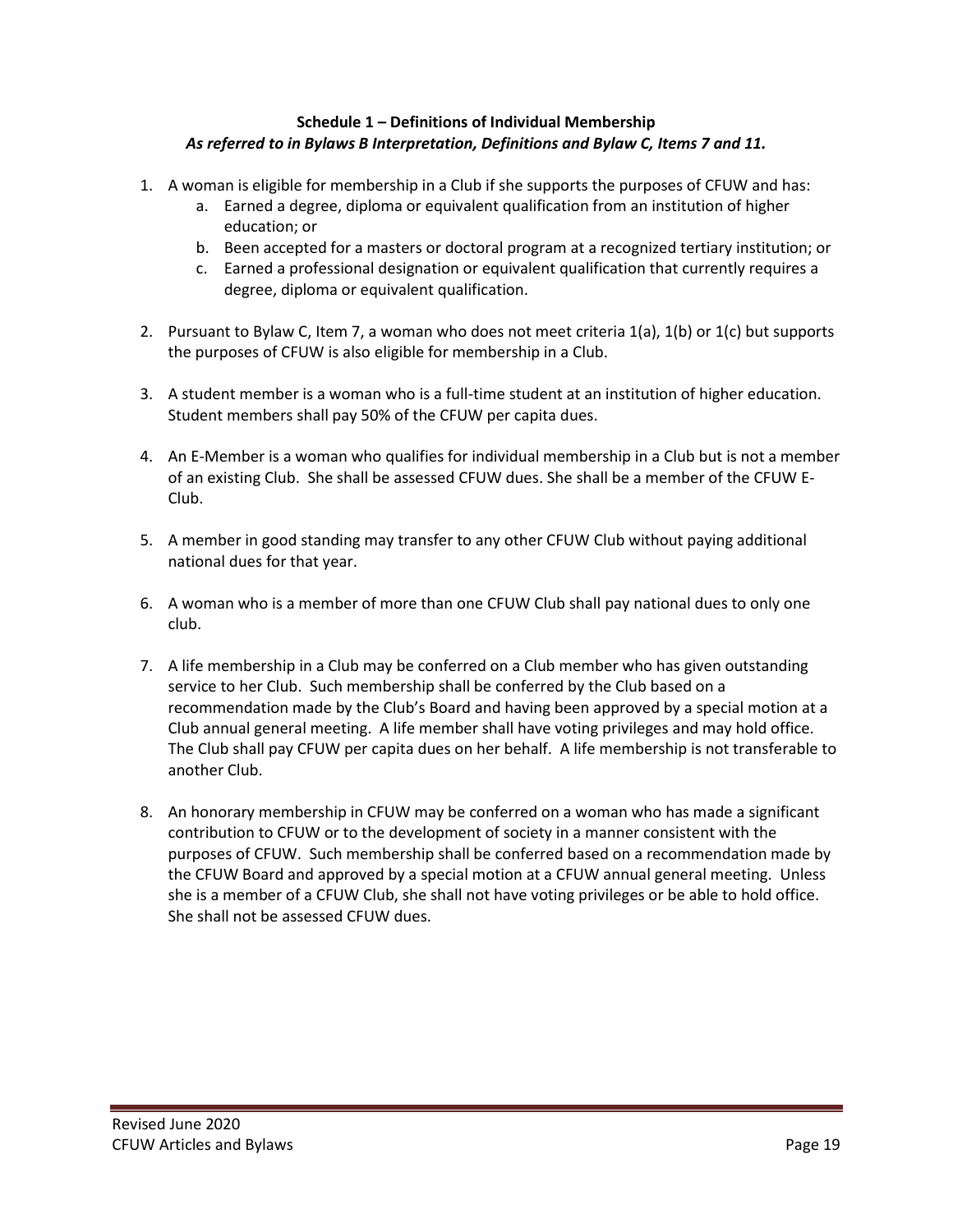# **Schedule 2 – Summary of Duties of the CFUW Board** *As referred to in Bylaw 27. Detailed job descriptions are contained in the Administration Policy Book.*

- 1. The President shall provide leadership for CFUW and preside at all meetings of the Board and at all annual and special general meetings. She shall be the administrative head of CFUW and an ex officio member of all committees, except Nominations. She shall be an ex officio, non-voting member of all Provincial and Regional Councils. She shall head all CFUW delegations or designate a representative, except at GWI General Assembly meetings where the Vice President International or her designate shall represent CFUW.
- 2. The Vice President of Finance shall serve as Treasurer, Chair of the Standing Committee on Finance and Chair of the CFUW Charitable Trust. As Treasurer she shall:
	- a) Supervise the financial affairs of CFUW
	- b) Ensure that full and accurate accounts are kept of all receipts and disbursements, and that all monies are deposited in the name and to the credit of CFUW.
	- c) Be responsible for CFUW's securities and valuable effects and direct the investment and reinvestment of any funds of CFUW in Trustee Investments.
	- d) Prepare an annual budget and make recommendations on financial policies.
	- e) Ensure that the public accountant appointed by the Board submits an audit engagement or review engagement report to the Board.
	- f) Present a report of the Finance Committee, including the budget and the report of the public accountant to the CFUW annual general meeting. Any substantive change to financial policy would be presented for the approval of the members.
- 3. The Vice President of Membership shall be a resource to the CFUW Board, Clubs and Regional Directors on all membership matters.
- 4. The Vice President of Education shall

a) Work with the Board and Clubs to promote high standards of education in Canada for all

b) Chair the Standing Committee on Education and serve as Board Liaison for the Standing Committees on Fellowships, and the Library and Creative Arts Committee.

- 5. The Vice President of Advocacy shall coordinate the advocacy efforts of CFUW and shall chair the Standing Committee on Advocacy.
- 6. The Vice President International Relations shall chair the International Relations Committee (IRC) and serve as board liaison between CFUW and GWI. The International Relations Study Groups are networked nationally and report to the Board through the Vice President International Relations.
- 7. Each Regional Vice President shall provide leadership for her Provincial or Regional Council and cooperate with her Regional Directors and Clubs in their areas to further the policies and programs of CFUW.